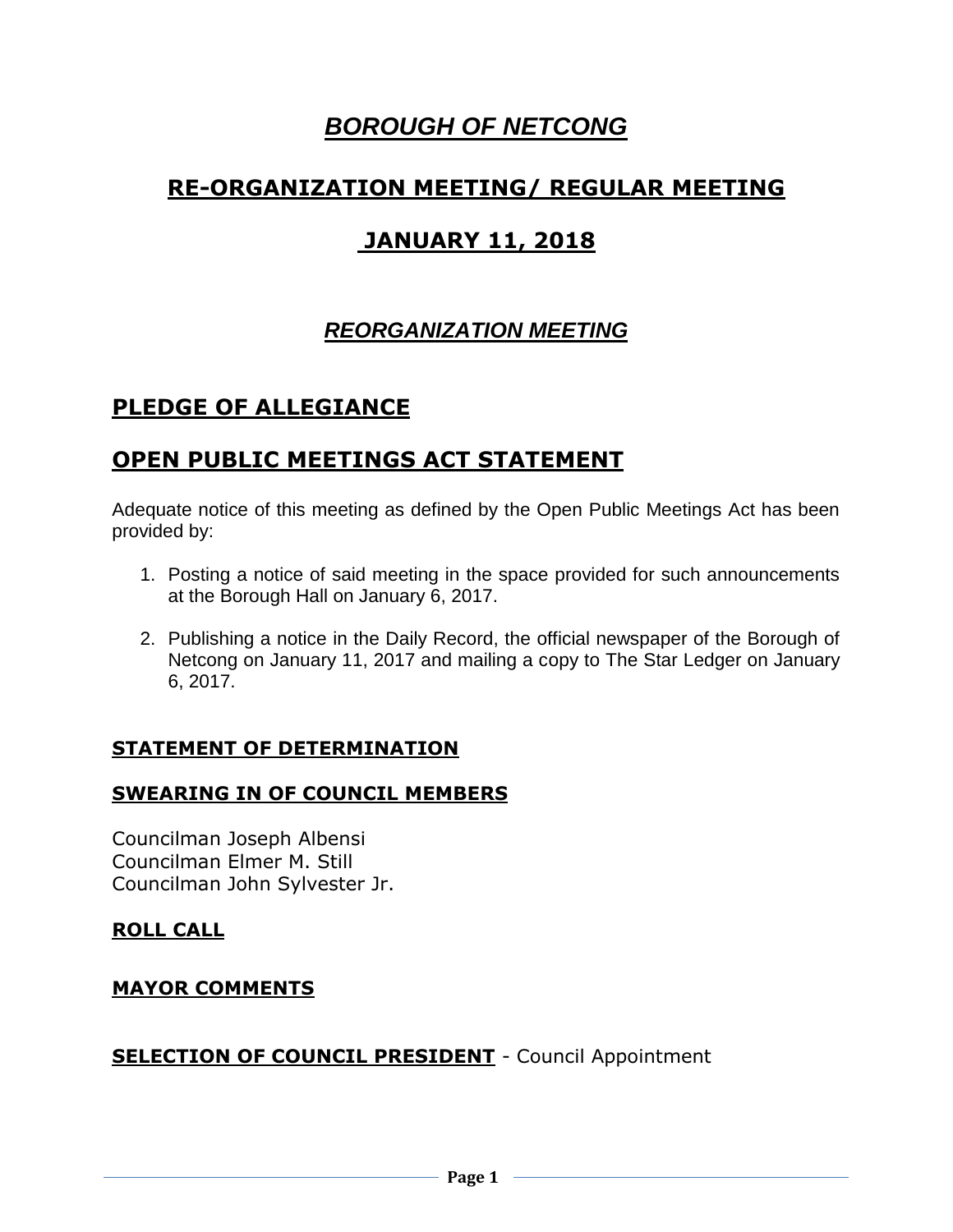## **SWEARING IN OF FIRE CHIEF AND ASSISTANT FIRE CHIEF**

Fire Chief Jack Sylvester III Assistant Fire Chief Edward Koster Sr.

### **RESOLUTION 2018-21 TO RECOGNIZE VOLUNTEER OF THE YEAR**

### **PRESENTATION OF VOLUNTEER OF THE YEAR AWARD**

### **APPOINTMENT OF COUNCIL COMMITTEES:**

(Mayor's Recommendation with Advice & Consent of the Council)

| Finance & Insurance:                                                               | E. Still     | J. Sylvester |
|------------------------------------------------------------------------------------|--------------|--------------|
| Economic Development:                                                              | R. Hathaway  | E. Still     |
| <b>Public Safety:</b><br>(Police, Fire, Rescue)                                    | J. Sylvester | E. Koster    |
| Dept. of Public<br>Works & Utilities:                                              | E. Koster    | R. Hathaway  |
| Recreation:                                                                        | J. Albensi   | T. Laureys   |
| <b>Public Services:</b><br>(Human Services<br>Recycling & Solid<br>Waste Disposal) | T. Laureys   | J. Albensi   |

Motion to approve the above listed committee assignments.

**MAYOR APPOINTMENTS** (Requires Advice and Consent of the Council)

Zoning Officer/Code Enforcement Officer: Ralph Blakeslee (1 Year)

Deputy Code Enforcement Officer: Harry Garlick (1Year term) Deputy Borough Clerk: Ralph Blakeslee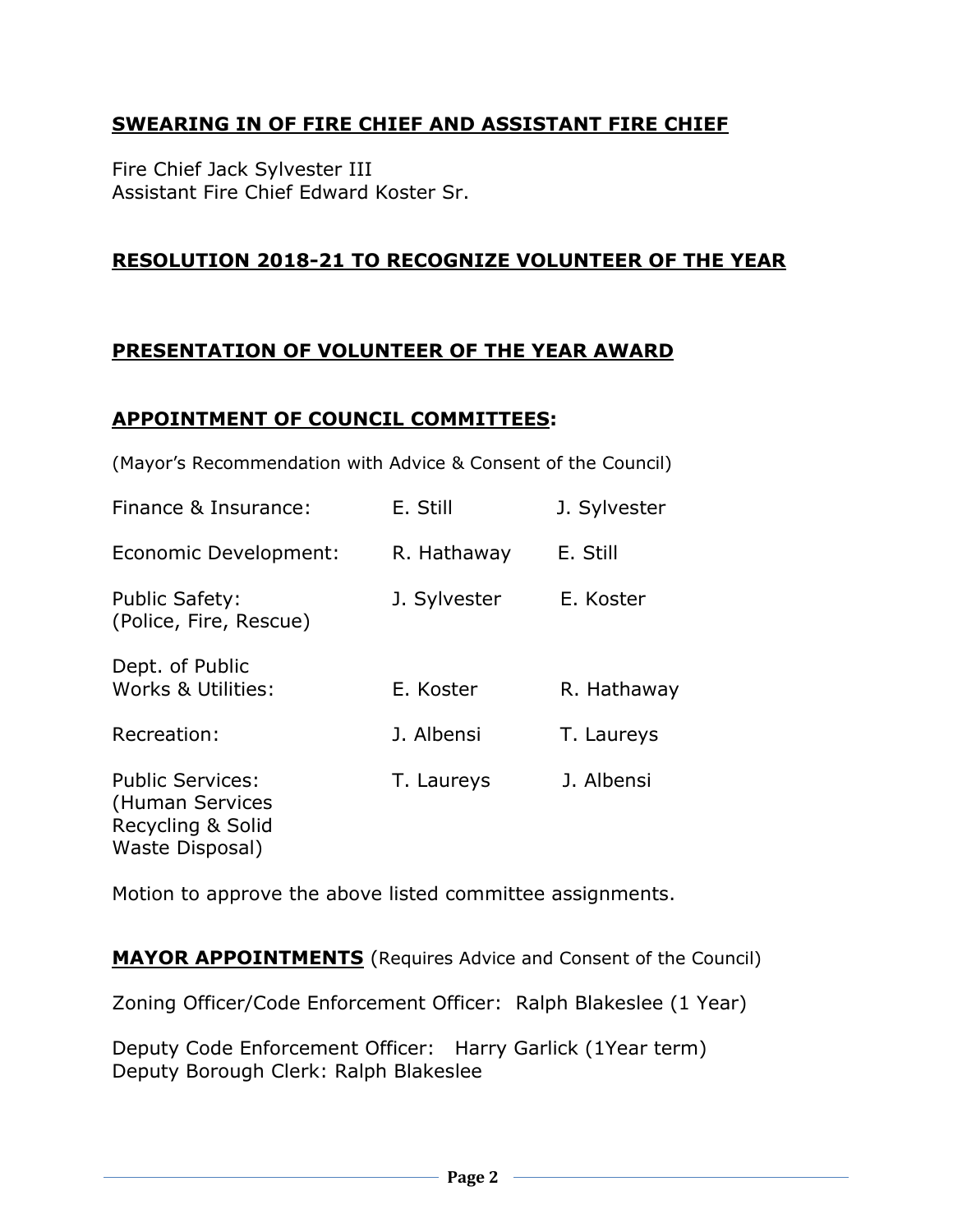Deputy Tax Collector: Laura Amada (1 Year Term)

Sewer Collector: Ralph Blakeslee Deputy Sewer Collector: Cynthia Eckert

Water Collector: Ralph Blakeslee Deputy Water Collector: Cynthia Eckert

Assessment Searcher: Cynthia Eckert

Recycling Coordinator: Thomas Mendel

Clean Communities Coordinator: Michael Canfield

| Fire Official:                                                                                                                                               | Ronald Puco – Cert. $\#110806$ (1 Year term)                                                                                              |
|--------------------------------------------------------------------------------------------------------------------------------------------------------------|-------------------------------------------------------------------------------------------------------------------------------------------|
| <b>Fire Prevention</b><br>Inspectors:                                                                                                                        | Michael Pellek – Cert. #101410 (1 Year term)<br>Robert Rush - Cert. #106898 (1 Year term)<br>Mark Sylvester - Cert. #177302 (1 Year term) |
| <b>Special Police</b><br>Officers (Class II)                                                                                                                 | Joseph Beach<br><b>Harry Garlick</b><br><b>Gerard Hardiman</b>                                                                            |
| Police Matron:                                                                                                                                               | <b>Shannon Fluke</b>                                                                                                                      |
| <b>School Crossing</b><br>Guards:<br>Benjamin Dalessandro<br><b>William Hart</b><br>Sandra Mendel<br>Annette Ribaudo<br>Ralph Simmerano<br>Melissa Sylvester | (N.J.S.A.40A40:9-154.1-1 yr. terms)                                                                                                       |
| Alternates:<br>Michael Depew<br><b>Robert DiBernard</b><br>Philip Grippaldi<br>Frank Schomp<br>Henry Shubert                                                 |                                                                                                                                           |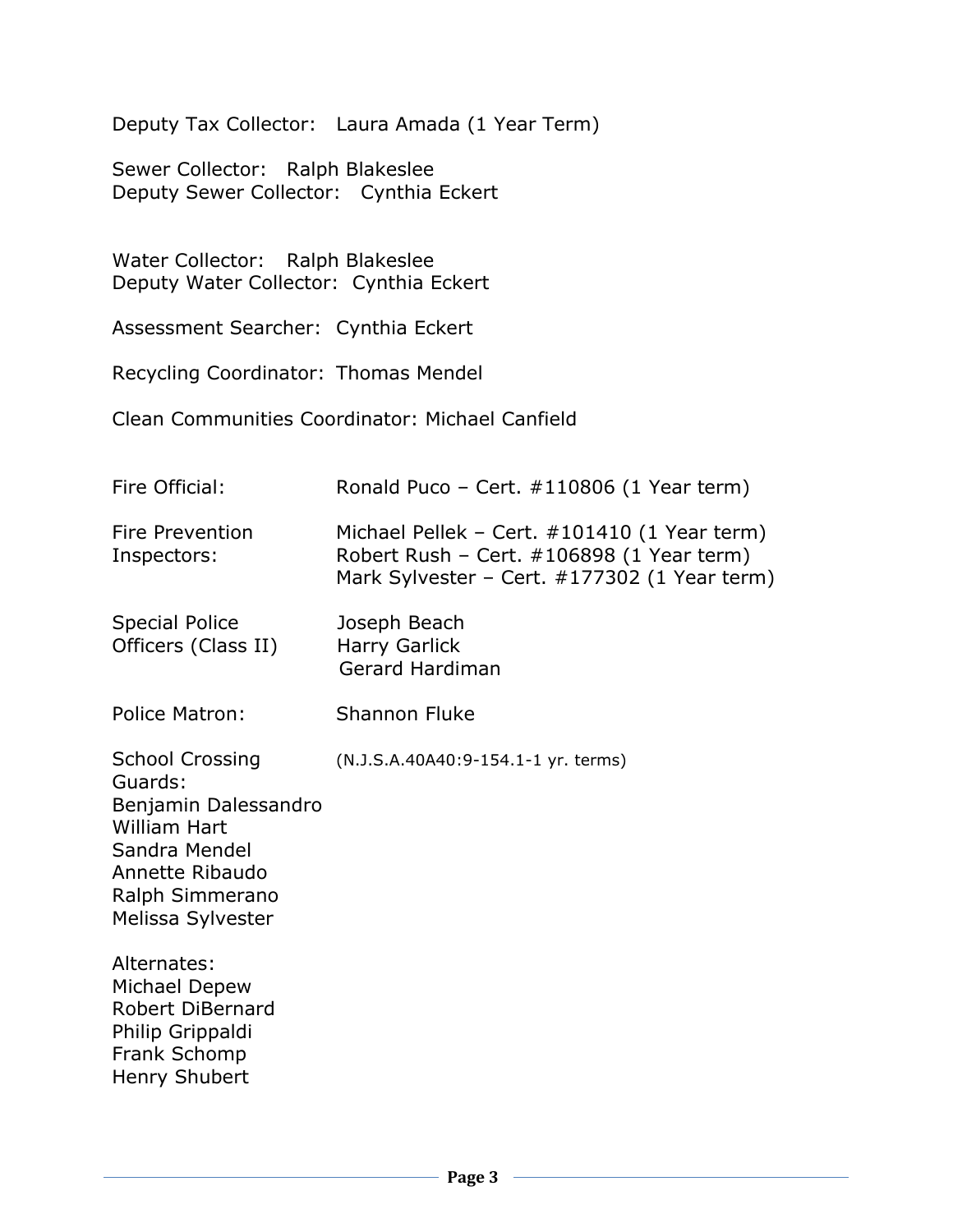Lake Musconetcong Regional Planning Board: No Appointment this Year

Board of Health: Patricia Duckles - (3 Year Term Exp. 12/31/20)

Motion to Approve the Above Listed Appointments.

Planning Board: Class 1 - Mayor Joseph Nametko (1 Year term-No Action Required)

(Mayor Appointments – No Vote Required)

Class 2 – Wayne Anthony (1 Year term)

Class 4- Thomas Huffman (4 Year Term Exp. 12/31/21)

Class 4 –Theresa Vervaet (4 Year Term Exp. 12/31/21)

Alternate #1- Robert Olivo (To fill unexpired term for Thomas Huffman)

Alternate #2–Paul Togno (To fill unexpired term for Robert Olivo)

(Council Appointment)

Class 3 – Joseph Albensi (1 Year term) Council Representative

Motion to approve the Class 3 Appointment.

Recreation Commission: (Mayor Appt.-No vote required)

Theresa Vervaet- 5 Year Term – Expires 12/31/2022

Todd Morton – (to fill Joseph Albensi unexpired 5 Year term) – Expires 12/31/20)

Donna Bauer - (to fill Todd Morton unexpired 4 Year term) – Expires 12/31/18)

John Bauer- Alternate #2- 4 Year Term – Expires 12/31/2021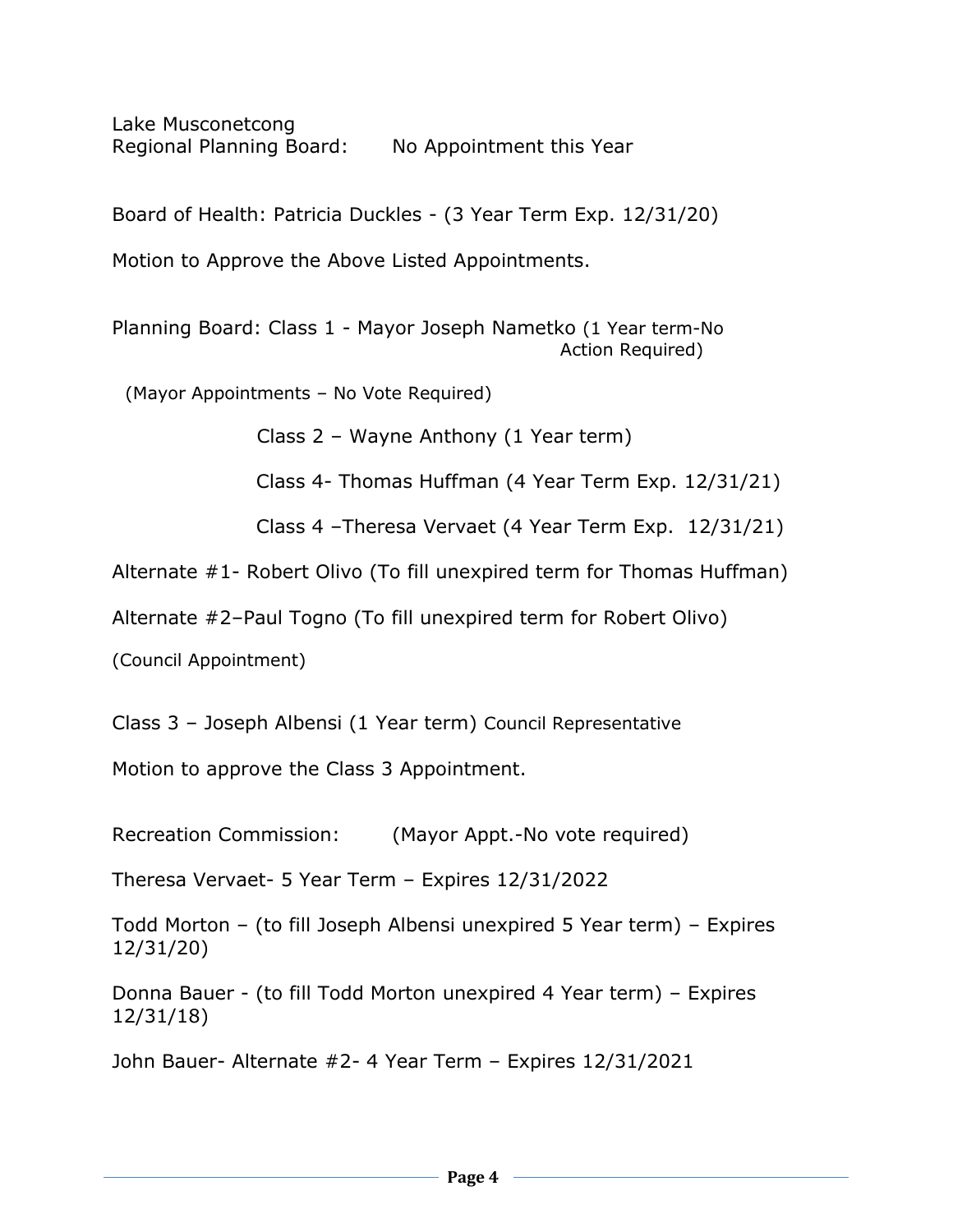Joseph Albensi - Council Liaison (1 Year term) (Council Appointment)

Motion to approve Council Appointment:

Municipal Alliance Committee:

Jane Morin (4 Year term) Expires 12/31/202

Joseph Albensi – Council Liaison (1 Year term)

Motion to approve Council Appointment:

# **COUNCIL APPOINTMENTS**

Community Development Revenue Sharing Committee Appointments for 2018:

Joseph Albensi - (Appointment by Mayor)

Ralph Blakeslee, Alternate - (Appointment by Mayor)

Joseph A. Nametko, Mayor - (Appointment by Governing Body)

Motion to approve the above listed appointments.

| Animal Control<br>Officer:           | Thomas Mendel (1 Year term)   |
|--------------------------------------|-------------------------------|
| Alternate Animal<br>Control Officer: | Joseph Fiorello (1 Year term) |

Motion to approve the above listed appointments

# **SPECIAL IMPROVEMENT DISTRICT OF NETCONG BOROUGH, INC.**

# **Appointment of Trustees:**

Joseph A. Nametko, Mayor, Ex Officio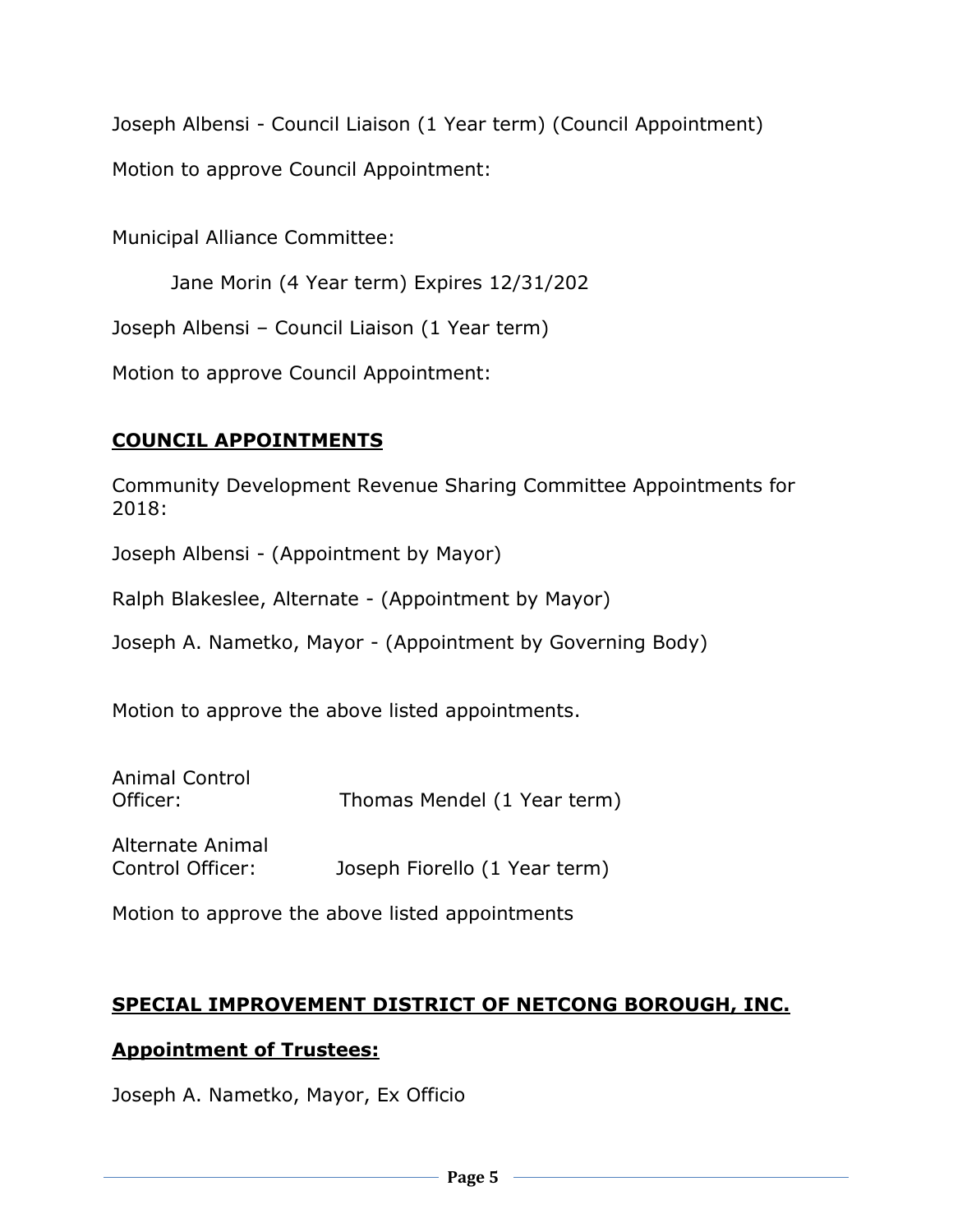Robert Hathaway, Council Representative (Appointed by Council - 1year term)

Leigh Ann Von Hagen Pietz - Borough Resident (Appt. by Mayor – 2 year term –Expires 12/31/19)

Motion to adopt the above referenced appointments.

# *RESOLUTIONS*

- 1. Resolution #2018-1 To Honor Volunteers
- 2. Resolution #2018-2 Authorizing the Award of a Contract for Professional Services for the Borough Attorney, Anthony M. Bucco, Esq. for 2018.
- 3. Resolution #2018-3 Authorizing the Award of a Contract for Professional Services for Special Tax Counsel, Fred Semrau, Esq. for 2018.
- 4. Resolution #2018-4 Authorizing the Award of a Contract for Professional Services for Borough Auditor, Valerie Dolan of Nisivoccia LLP for 2018.
- 5. Resolution #2018-5 Authorizing the Award of a Contract for Professional Services for the Borough Engineer, Robert Guerin of Guerin & Vreeland Engineers for 2018.
- 6. Resolution #2018-6 Authorizing the Award of a Contract for Professional Services for the Bond Council to Steven Rogut of Rogut McCarthy, LLC
- 7. Resolution #2018-7 Depositories for 2018 as Follows: Fulton Bank Inc. Valley National Bank TD Bank New Jersey Cash Management Fund
- 8. Resolution #2018-8 Official Newspapers as Follows: Daily Record and The Star Ledger
- 9. Resolution #2018-9 Resolution Designating Newspapers to Receive Notices and Fixing Charges.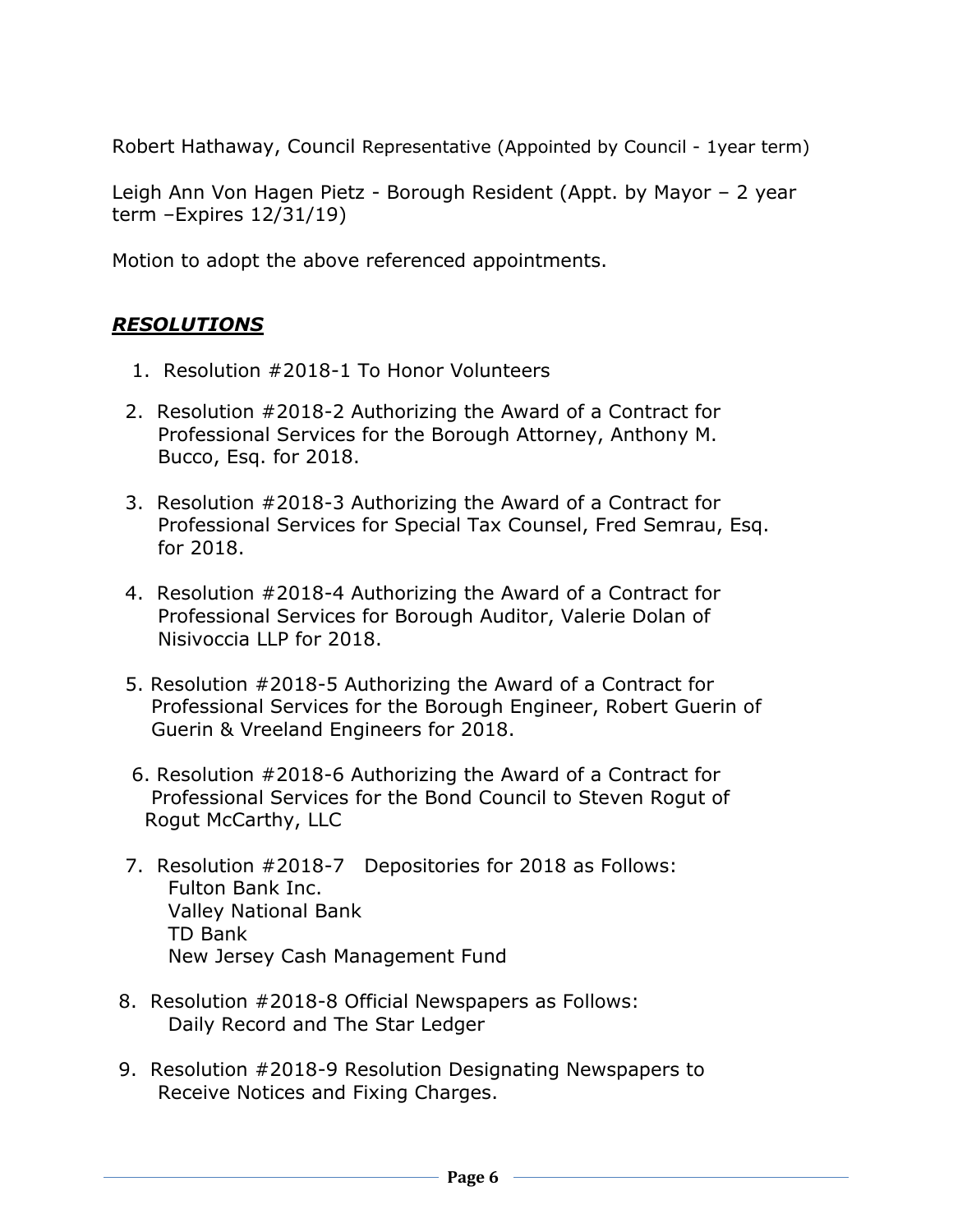- 10. Resolution #2018-10 Fixing Rates of Interest (8%) and Penalty on Delinquent Taxes, (18%) Assessments and Other Municipal Charges.
- 11. Resolution #2018-11 Authorizing Investments by the Borough in Certain Bonds and Other Obligations.
- 12. Resolution #2018-12 Regular Public Meeting Dates and Work Session Dates of the Borough Council of the Borough of Netcong.
- 13. Resolution #2018-13 Authorizing Temporary Appropriations as Provided by N.J.S.A.40A:4-19.
- 14. Resolution #2018-14 To Appoint Ralph Blakeslee and Elmer Still, As Commissioner and Alternate for the Morris County Joint Municipal Insurance Fund.
- 15. Resolution #2018-15 To Appoint Ralph Blakeslee as Public Agency Compliance Officer.
- 16. Resolution #2018-16 To Appoint the Vozza Agency as the Borough of Netcong's Risk Management Consultant.

17. Resolution #2018-17 – Providing the Advice and Consent to the Appointment of the Members of the Board of Trustees of Netcong Borough, Inc. the District Management Corporation of the Borough's Special Improvement District

18. Resolution #2018-18 - Consenting to the Appointment of Jack Sylvester as the Borough's representative to The Musconetcong Sewerage Authority

19. Resolution #2018-19 - Authorizing the Execution of an Agreement with Roxbury Animal Hospital for the Care of Cats and Dogs for the CY 2018

20. Resolution #2018-20 – Authorizing the Payment of Annual Stipends to Certain Borough Employees

### **Motion to Adopt Resolutions 2018-1 to 2018-20**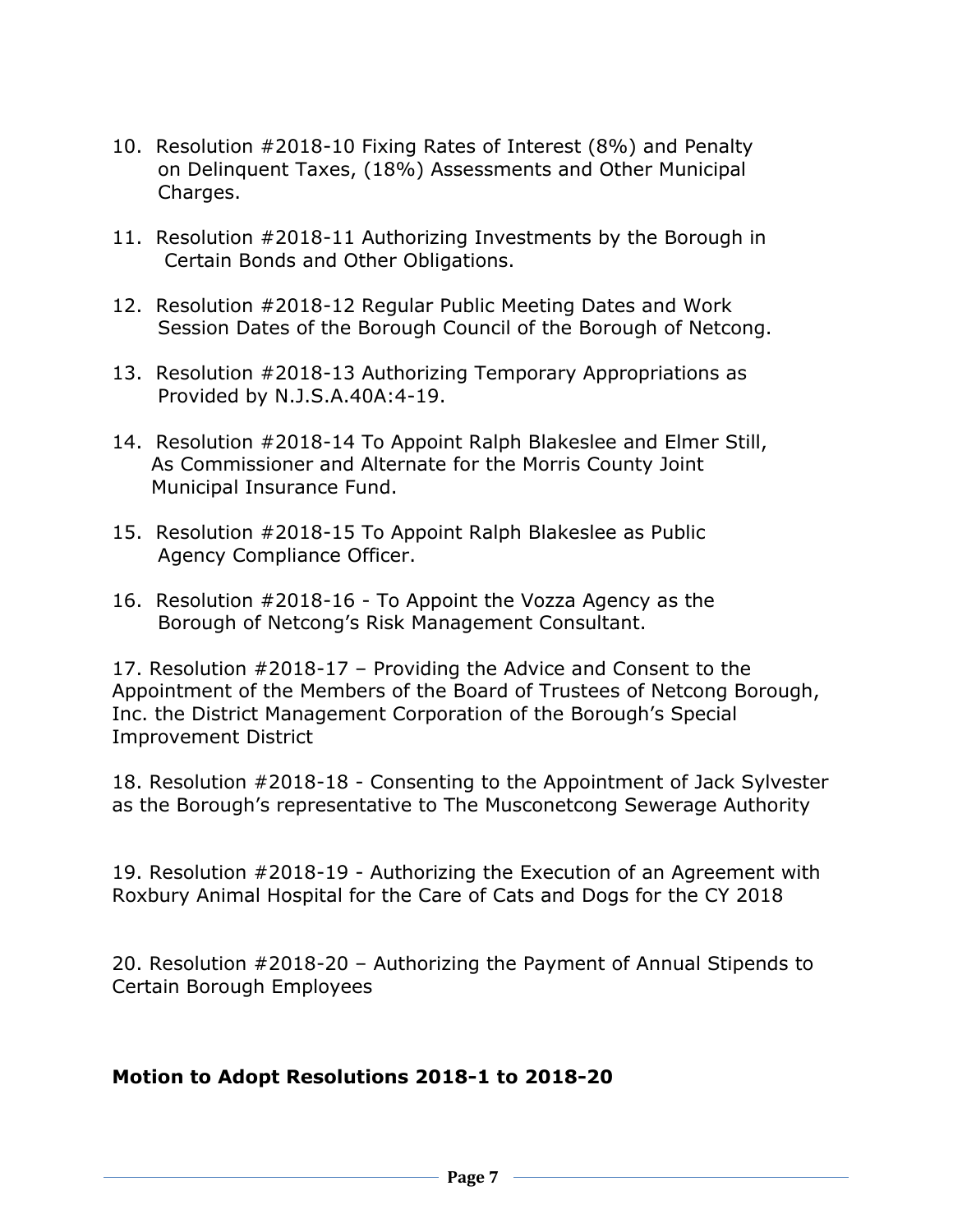# *10 MINUTE RECESS*

# *REGULAR MEETING*

### *APPROVAL OF MINUTES*

Agenda Meeting of December 7, 2017 Regular Meeting of December 14, 2017

### *PUBLIC PORTION OF MEETING*

Motion to Close the Meeting to the Public.

### *ORDINANCE ADOPTIONS*

None

#### *CORRESPONDENCE*

1. Letter from Netcong Planning Board – Master Plan Re-examination

#### *BOROUGH ADMINISTRATOR REPORT*

#### *COMMITTEE REPORTS*

| Finance & Insurance:                            | E. Still     | J. Sylvester |
|-------------------------------------------------|--------------|--------------|
| Economic Development:                           | R. Hathaway  | E. Still     |
| <b>Public Safety:</b><br>(Police, Fire, Rescue) | J. Sylvester | E. Koster    |
| Dept. of Public<br>Works & Utilities:           | E. Koster    | R. Hathaway  |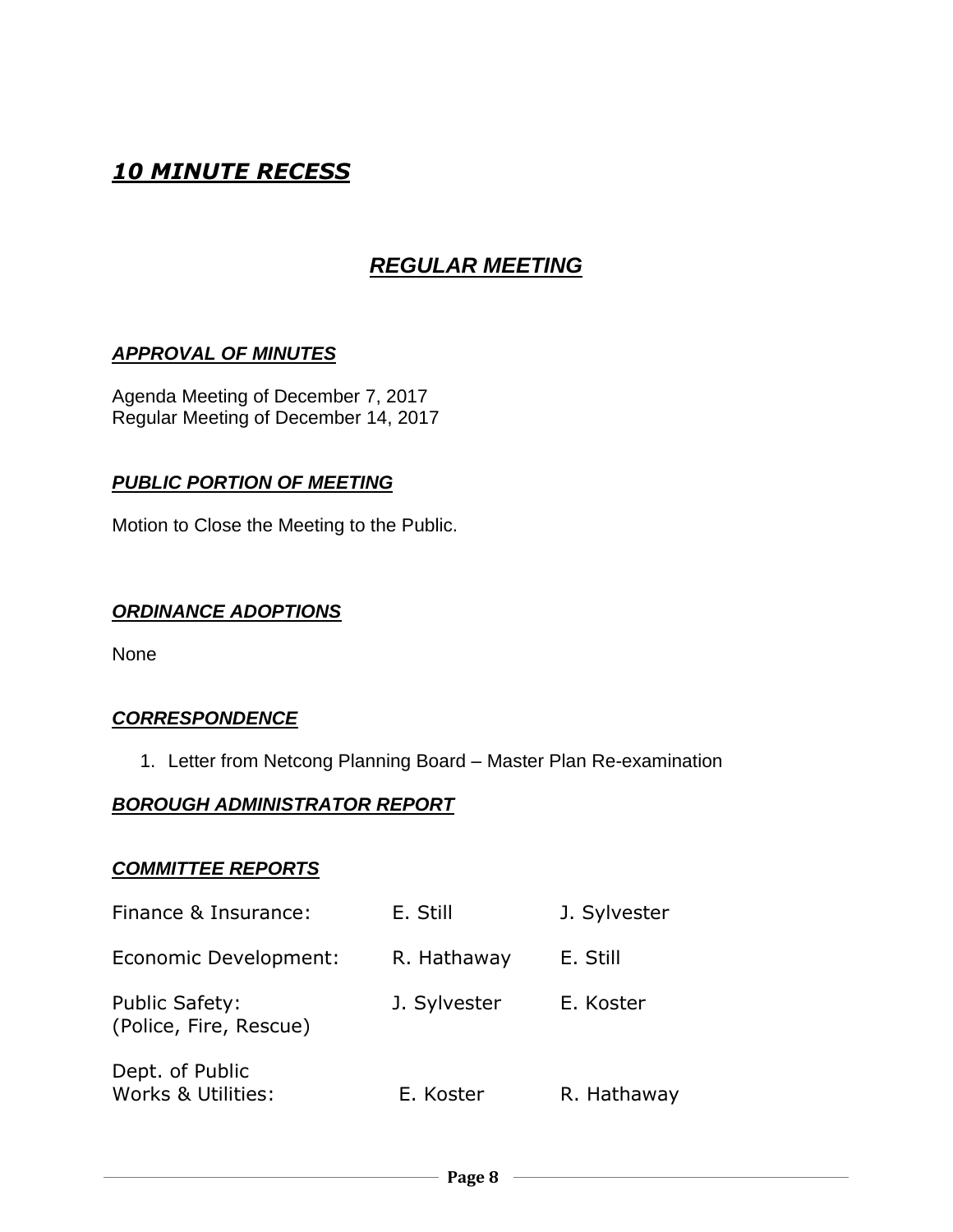| Recreation:                                                     | J. Albensi | T. Laureys |
|-----------------------------------------------------------------|------------|------------|
| <b>Public Services:</b><br>(Human Services<br>Recycling & Solid | T. Laureys | J. Albensi |

### *OLD BUSINESS*

Waste Disposal

None

### *NEW BUSINESS*

None

### *PRIVILEGE OF THE FLOOR TO THE COUNCIL*

### *MAYOR'S COMMENTS*

#### *RESOLUTIONS*

**1. Resolution 2018- 22 –** To Appoint Tyler Schwartz as Class II Special Police Officer

**2. Resolution 2018- 23 –** To Renew Harris Holding LLC Liquor License Number 1428-33-002-009

**3. Resolution 2018- 24 –** To Recognize the Month of January as School Board Recognition Month in the Borough of Netcong

**4. Resolution 2018- 25 –** To Appoint Jennifer Meehan- Administrative Assistant

**5. Resolution 2018- 26 –** Authorizing the Award of a Contract to HRS Drilling Co., Inc. for the Rehabilitation of Well No. 2 in the Borough of Netcong, Morris County, New Jersey